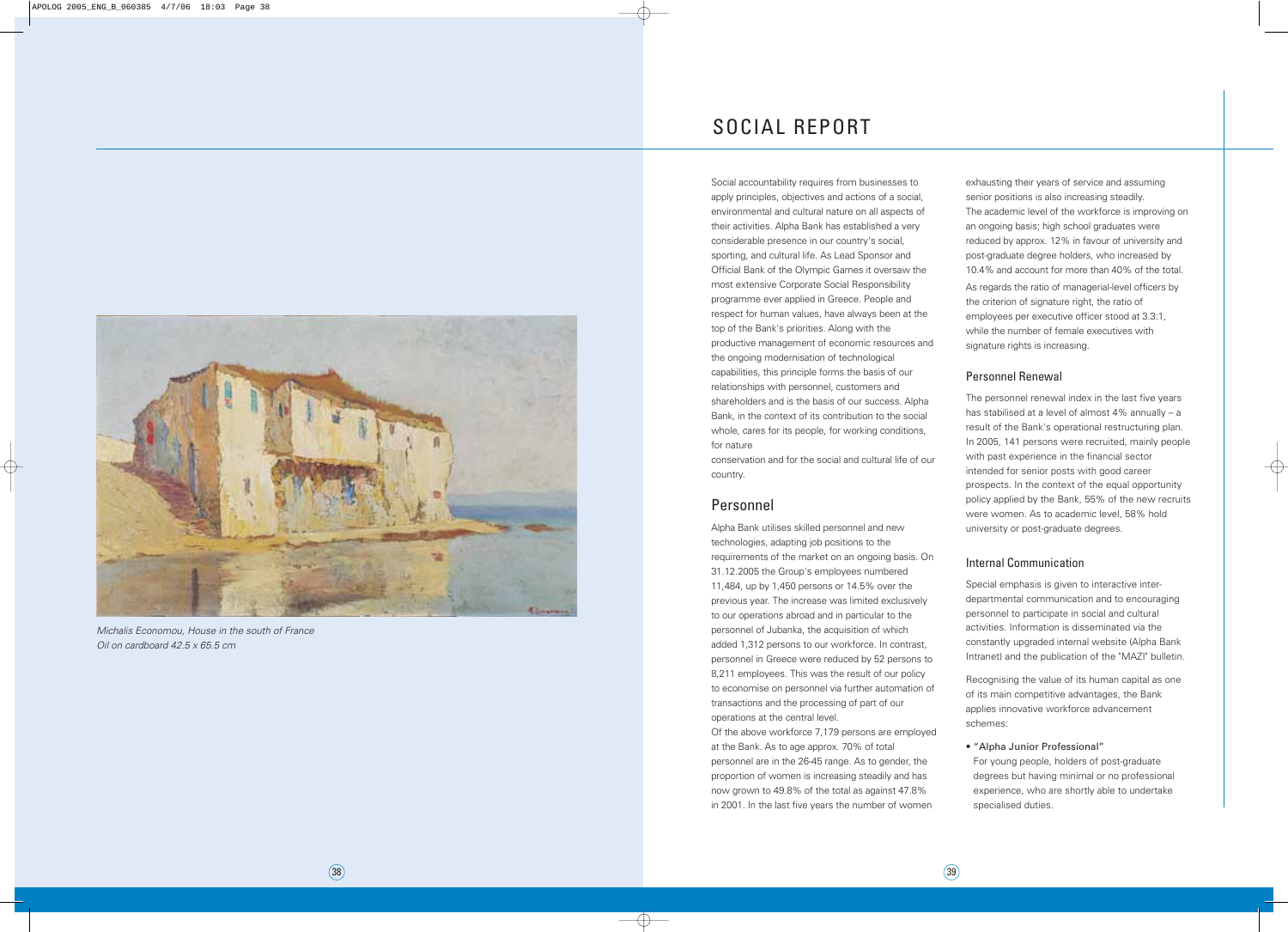enabling an immediate response in the event of an employee needing blood urgently.

• Family Life

Special benefits have been instituted for employees' families, such as wedding benefit, child-care station, awards to employees' children for top-level performance at school, etc.

• Fighting Discrimination - Social Solidarity By virtue of Law 2643/98, banks must recruit each year a number of persons with special needs. Mandatory recruitments represented 7.4% of the workforce in 2005.

## Customers

Naturally, Alpha Bank's social responsibility also extends to its customers, with whom it has a multifaceted relationship that evolves over time. The priority is to improve the quality of the services provided on an ongoing basis; each complaint, suggestion or recommendation by a customer is an opportunity to improve.

Aiming as always at reliability, consistency, fast customer service and ongoing product improvement, we have instituted a Quality Assurance unit, of which the priority is to maximise customer service quality. Customer complaints or suggestions – which we consider a source of motivation and opportunity for improvement – can be submitted to the Bank's Customer Service.

# Cultural Activity

Aiming at preserving and disseminating Greek heritage and advancing science, the Bank and the companies of the Group participate actively in cultural life and support many activities.

#### **Collections**

• Ancient Coins

In 2005 Alpha Bank's Numismatic Collection was enriched by an Athenian Ten-Drachma coin, one

In the context of its activities in culture and art, the Bank sponsored the musical performances of

of the rarest and most important coins of antiquity. This significant acquisition was presented at a special event, held at the Bank's premises. This was followed by a series of lectures on the subject, which were published in small, elegant volumes. In 2005 several lectures were given in various regional cities, presenting the history of coins and focusing on the coins of the region.

The Collection was also part of the "Eulogy for the Olive Tree" exhibitions organised by the Greek Folk Tradition Research Centre of the Athens Academy.

#### • Banknote Museum

The Bank owns the only Greek Banknote Museum, one of the most comprehensive of its kind. It is housed in the first building of the Ionian Bank, in Corfu.

The Museum's inauguration was held on September 30, 2005 in Corfu, following a full restoration of the building and a change in the layout of the exhibits, in line with modern museum practice.

In addition, we supported the participation of staff in specialised training programmes outside the Bank, both in Greece and abroad. Such programmes:

The exhibits are presented in four halls and cover almost all issues of Greek banknotes, from 1822 to 2002. The collection also includes important historical and archive material. The Museum is now open daily throughout the year, admission for the public is free of charge, and school visits are being planned.

#### • Works of Art

The Bank's collection is comprised of paintings, engravings and sculptures by leading artists, and is constantly being enriched with new items. Many adorn our Central Services and Branches, and the Bank provides information and photographs in articles and magazines.

#### Cultural Activities

#### • Sponsorships

• Internal selection for filling vacant posts In order to turn to best possible account our human resources, we applied once again successfully in 2005 the process of issuing internal "classified ads" to fill vacant posts.

#### • Job description

The listing of detailed job descriptions by specialised central services has commenced; it is the first step in determining their final ranking as to salary level, and in posting high-level officers to the appropriate positions.

#### • Personnel Evaluation

The evaluation of employee performance is effected on the basis of model practices and features at the workplace. Employees and supervisors decide jointly regarding the actions required for the employee's further development.

#### **Training**

Providing opportunities for employees to achieve personal development is a priority for Alpha Bank, and can be attained by ongoing training and reeducation. The workplace is designed so as to enhance creativity, constant improvement and professionalism, and employees and officers pursuing post-graduate studies and degrees are supported.

In 2005, the training programmes covered requirements determined on the basis of the operational plan. They included:

- Improvement of skills in sales.
- Development of improved customer service techniques.
- Improvement in officers' managerial skills.
- Reinforcing and complementing employees' knowledge about the Bank's products and services.

• Provide opportunities to exchange views and

experience with people from other fields of activity.

- Ensure that horizons are broadened and the ability to function in the international context is reinforced, facilitating understanding of inter-bank mechanisms at home and abroad.
- Enhance the value of the Bank's human resources.

Officers and employees can also participate in longdistance "e-courses". "Alpha Bank e-learning" eliminates distance, makes better use of time, and raises productivity and the degree of adaptation and absorption of new information.

#### Social Responsibility

The Bank is especially interested in providing social support to its personnel in the following sectors:

• Health and Safety

A group insurance life and health programme has been applied in the context of our policy of care for the health of our staff. The programme provides high insurance cover and health services, despite the considerable cost this entails.

- The Programme provides:
- life and accident insurance;
- hospitalisation cover;
- additional health care service cover, beyond that provided under the Employee Health Insurance Fund; and
- preventive health checkups for officers.
- Hygiene and security at the Workplace We have developed a network of doctors and security experts throughout Greece; they offer their services to all personnel, and provide regular updates on hygiene and security issues.
- Personal Support

Employees dealing with personal or professional problems have access to specially trained social workers.

• Blood Bank

A blood donation programme has been instituted and operates under the supervision of a doctor,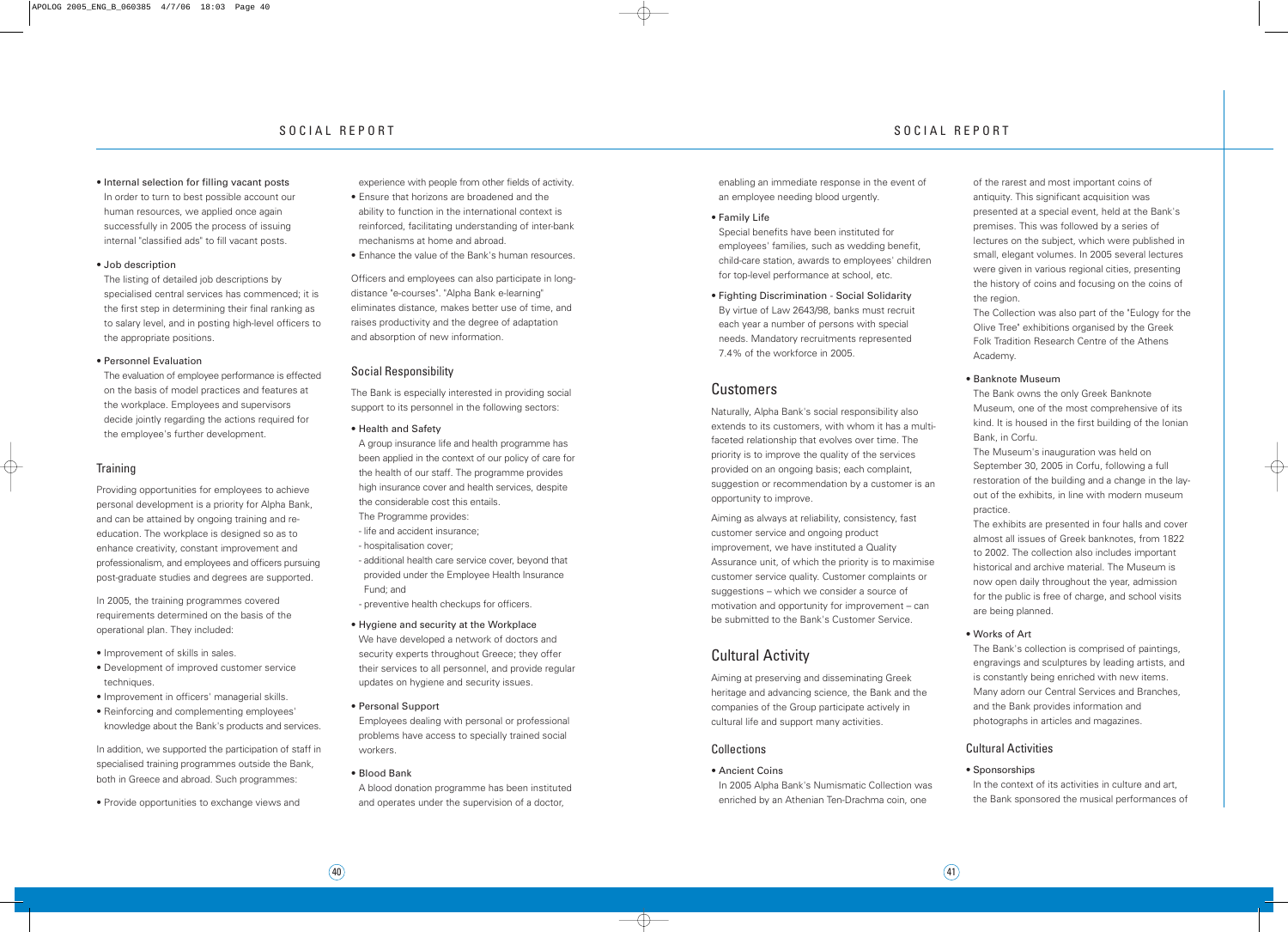screen, football, basketball, Formula 1, and playstation 2. For the first time, we ran a specially designed kiosk dedicated to the environment and the environmental programmes supported by the Bank, "Blue Flags", and "Litter-Free Nature".

#### • Classic Athens Marathon

For the fifth consecutive year, the Bank sponsored the Classic Athens Marathon race, the only one conducted on the original route, and the 10,000 metre race. The official guest to the races of 2005 was Stefano Baldinni, the gold-medal winner of the Marathon race at the Athens Olympics, who gave the start signal for the race. Before the race, Alpha Bank was awarded a prize by SEGAS (Federation of Gymnastics and Athletics Associations) for its contribution to sports over the years.

#### • Other sports sponsorships

As of 2005, the Bank has extended its collaboration with SEGAS, and has undertaken the sponsoring of the National Athletics Teams. It also sponsored athletes in sailing, riding, and car racing. The Bank sponsored the 52nd Rally Acropolis, which was organised in Greece by ELPA (Greek Tour and Car Society) and declared best WRC Rally of 2005, and the 4th Historical Rally Acropolis, which was held in April 20-24, 2005.

#### **Publications**

Two very significant books were published for the occasion of the Bank's 125/165 double anniversary:

- The Alpha Bank Collection, Paintings Engravings Sculptures" is a book/album in Greek and in English, which besides presenting the works of art in the Bank's collection, also has extensive essays on the histories of Credit Bank and the Ionian Bank.
- Zoe Browne's "Papers of the Ionian Bank Limited" is a detailed bibliography of the Ionian Bank Ltd archives, which are safeguarded in the Library Section of the London School of Economics.

#### Periodical Publications

Four volumes of the quarterly magazine "With the Shareholders" were issued in 2005; it provides full, updated information to the Shareholders who support the Group's growth.

Three issues of the quarterly magazine "Financial Bulletin" were issued during the year; the magazine focuses on current issues pertaining to the Greek and global economy. It is read with great interest by businessmen, researchers and journalists, and is often the source for articles appearing in the press. There continued the publication of the "Weekly Financial Bulletin" on domestic and international economic developments, and of the bi-monthly magazine "The Greek Economy", which serves as a forum to showcase contemporary Greek economic issues abroad.

• Through the Alpha 1 | 2 | 3 product series for children, teenagers and young adults, the Bank Four editions of the "Mazi" newspaper, which is published for a number of years as part of the Group's internal communications and covers all of the Bank's activities including its subsidiaries, were issued. The successful publication of the shopping guide "Together in the Market" continued. The guide is published twice annually and is distributed free of charge to holders of the Bank's cards. The company Alpha Astika Akinita publishes twice

annually the magazine "Akinita" (Real Estate), providing information concerning the real estate market.

#### History Archive

A History Archive has been established, to collect and preserve the Group's historical memory. Activities in 2005 included the sorting, classification and indexing of the material derived from the personal archive of Mr. Y. S. Costopoulos and from the archives kept by the Bank's Divisions. The archive collection of Credit Bank and Popular Bank objects and memorabilia, architectural plans, announcements and invitations to Branch openings, and Credit Bank personnel commemorative objects, was filed and indexed. In addition, a name index was

the "Beethoven – The Art of the String Quartet" cycle at the Athens Concert Hall (January – March 2005). It also sponsored the concerts given by the Arturo Toscanini Philharmonic Orchestra under the leading conductor Lorin Maazel, at the Thessaloniki Concert Hall (December 8 and 9, 2005).

#### • Exhibitions

The celebrations for the anniversary of 125 years from the beginning of Credit Bank and 165 years from the foundation of the Ionian Bank were crowned by the art exhibition "The Alpha Bank Collection – Paintings, Engravings and Sculptures", with 200 important exhibits, which opened on October 10, 2005 at the new building of the Benaki Museum. During the course of the exhibition, a number of tours were organised for the public and the Bank's personnel. Moreover, a number of educational seminars took place with the participation of many schools as well as the children of Alpha Bank's personnel

The exhibition "Greece in Travellers' Maps and Engravings", with art works from the Collection, continued in Xanthi, Alexandroupolis and Volos. The exhibits, after their return from Volos, were placed in the ground floor of the Bank's Main Building.

The exhibition "Greek Engraving in the 20th Century", which was organised together with the Educational Foundation of the National Bank of Greece, was presented in the Public Gallery of Ioannina.

Primary school student art works with the theme "Litter-Free Nature" were exhibited in the entrance of the Bank's main building (14 Pesmazoglou Street). The exhibition was organised together with the Hellenic Society for the Protection of Nature.

#### Educational and Cultural Programmes for the Young

focused on developing multiple associations with leading institutions and the academic community as a whole, providing children and young people with new opportunities to showcase their talents, receive rewards for their performance and participate in a variety of events and activities. It also sponsored the issue of the "Benaki Museum Primer", which, in a most original way. encourages children to learn about the exhibits of the Museum (which are of the highest artistic value), the educational programmes under the aegis of the Heraclides Museum, the educational programmes under the aegis of the Thessaloniki Concert Hall and more.

• The Bank sponsored the Student Games of 2005, structured on the model of the Olympic Games; this year the Games were held in the Municipal Sports Centre of Proti, Serres, with the participation of 1,200 secondary education students from schools throughout Greece and in Greek communities abroad.

#### Conferences

- Alpha Bank was also the Founding Sponsor of the "4th International Banking Forum-Banking in 2010", organised by Economist Conferences and held in the Athens Hilton on December 8, 2005.
- During the 3rd International Symposium on Nuclear Medicine in Northern Greece, the Bank offered sponsorship to two young scientists.

#### Sports

#### • Alpha Bank Sports Panorama

This was a touring exhibition, which presented to the public specific sports under real-life conditions and information on various sports and athletics, while also describing the Bank's social activity. In 2005 the Sports Panorama visited 21 towns and islands in Greece, presenting sports such as wind-surfing, rowing, extreme trampoline, karate, tae-kwon-do, target shooting with laser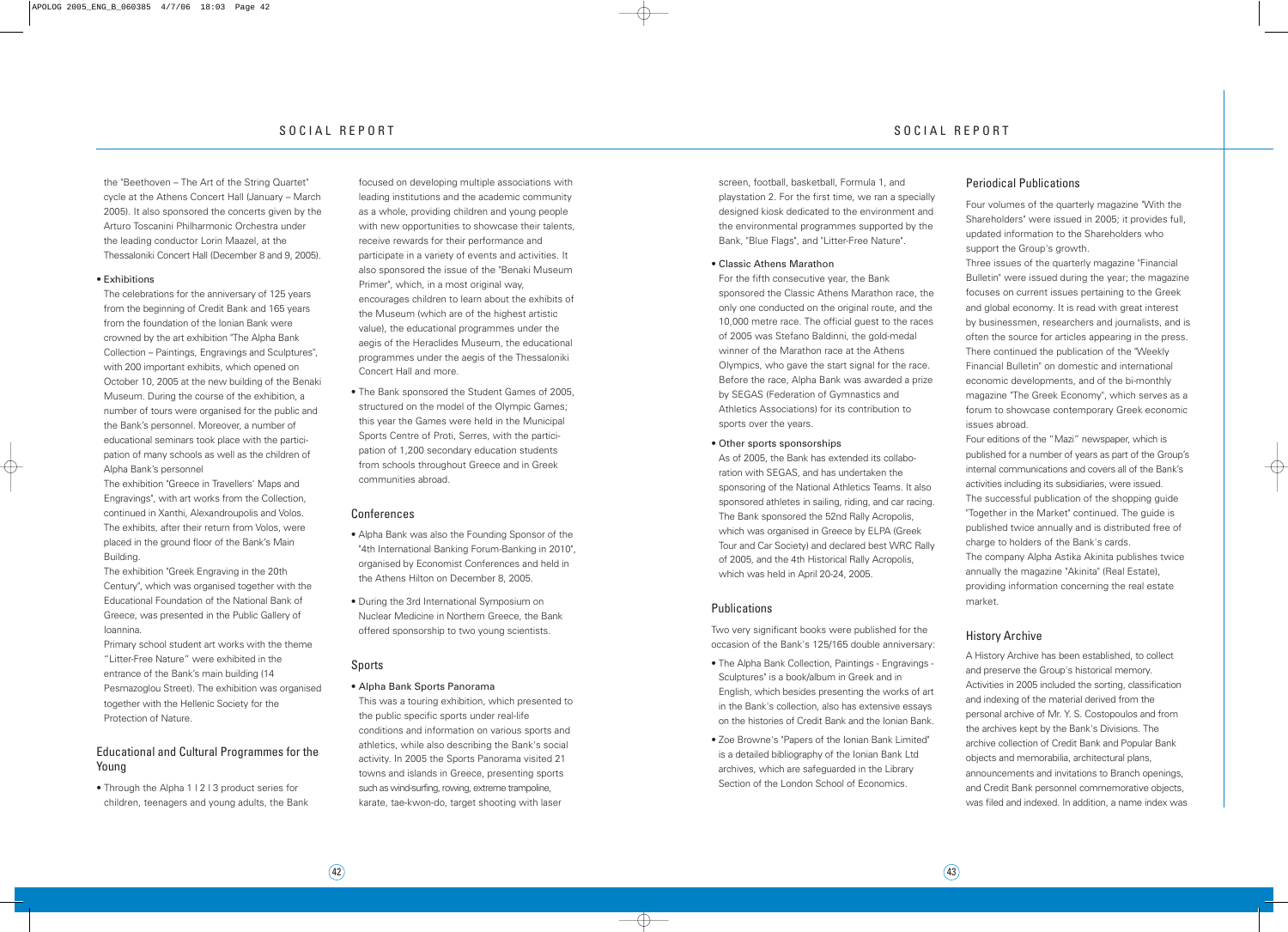Operating expenses are covered equally by the Bank, the J. F. Costopoulos Foundation, Mrs. Anastasia S. Costopoulos, Mr. Yannis S. Costopoulos and Mr. Photis P. Costopoulos. In this model child-care station, dedicated specialists provide care for the children and support for their families. It extends its hospitality, free of charge, to the children of 75 families of limited economic means.

It was founded in 1999 and each year it supports charitable and cultural institutions in the Ionian Islands.

#### • Ionian Bank Cultural Foundation

# Environmental Protection

### Environmental Policy

The Bank applies a clear and comprehensive policy as to the protection of the environment, in line with its shareholders' expectations. It is always sensitive to the main social issues of our time, and recognises that the growth of the economy is inextricably linked with the viability of the planet's ecosystem and that it bears a responsibility to contribute actively to the protection of the environment and the preservation of natural resources. To this end, it has developed a series of initiatives in line with international regulations and practice. The Bank has resolved to address the direct and indirect impact of its operations on the environment, set specific targets, and monitor their attainment throughout the year by instituting environment-friendly regulations and applying them in all the Companies of the Group.

In the event of leasing or purchasing such premises, priority is given to the degree in which they comply with the Bank's criteria for the conservation of energy. Work areas are designed so as to provide excellent working conditions for employees and customers, and are constructed with environment-friendly materials.

• Application and compliance with the Bank's policy on the environment

The Bank sets targets in the fields it monitors, and ensures on a regular basis that they are being advanced. When awarding contracts to suppliers, the degree of their compliance with environmental criteria is taken into consideration. On the administrative level, responsibilities have been

clearly delineated, with the Asset Division responsible for applying the environment policy and setting the related targets, and the Audit Division responsible for ensuring compliance with environment policy rules.

#### • Information

The Bank reinforces the personnel's ecological awareness by providing information on the operational and environmental benefits arising from the application of related programmes.

#### • Policy against smoking

As of December 2002 there has applied a nonsmoking policy in public waiting areas and premises, and in the workplace.

#### • Office Premises

#### Environment Management System

The environment management system we apply, and the fields in which we undertake concrete actions include:

#### • Energy Conservation

We aim at efficient use of the materials available, regular monitoring and reduction of electricity, water, and petrol consumption, gradual substitution of heating petrol with natural gas, and conservation of fuel, correct waste management (recycling or elimination), in accordance with applicable legislation and the targets set. In all new buildings and when renovating existing buildings, particular care is taken to utilise natural light and conserve energy.

• Water Conservation

All necessary measures to prevent wastage of

formed for a collection of personal files of employees of Credit Bank and the I. F. Costopoulos Bank.

#### Library

The Library is located in the Bank's Central Building and includes more than 15,000 volumes (on finance, literature, dictionaries, and subjects of general interest). In 2005 the Library was enriched with many new titles and dictionaries.

The Library also has a comprehensive collection, unique in Greece, comprised of history and geography maps dating from Antiquity and the Middle Ages. They were acquired from the Cartographic Centre of the University of Tuebingen.

## Social Support Initiatives

Each year we plan and implement sponsorship programmes in support of a variety of organisations, for the undertaking of important cultural and associated events.

Priority is given to supporting regional initiatives or groups and entities active on the local level. We also support groups engaged in sports activities to promote employment for the young, and centres for drug rehabilitation.

Our contribution is not only financial – we also deliver books, equipment, etc. to schools, libraries and societies throughout Greece. Such initiatives are not announced in detail, and in view of the beneficiaries' large number it is impossible to list all those receiving such aid from the Bank. They include schools and other educational institutions, municipal authorities, hospitals, medical associations and entities involved in health care generally, cultural activities, the church and church organisations. We also support individuals, societies, professional federations and associations, local scout and guide groups, and various other nongovernment organisations.

By way of indication, the Bank donated EUR 2.5 million to such entities in 2005. In the period 2001- 2005 it donated more than EUR 15 million, without counting the amounts involved in the Olympic Sponsorship.

#### Foundations

The Foundations operate independently of the Group and are included in the Annual Report in view of the social and cultural function they perform.

• J. F. Costopoulos Foundation

The J. F. Costopoulos Foundation was established in 1979 through a donation of the then Chairman of Credit Bank Spyros J. Costopoulos and his wife Eurydice, on the occasion of the hundredth anniversary of the Bank. The aim of the Foundation is to promote culture, education and art in Greece and abroad, and make charitable donations in Greece. In this spirit, the Foundation supports scientific, academic and social entities, environmental projects, and charitable institutions. In 2005, the Foundation gave special emphasis to projects in the field of Archaeology, supporting Museums in Greece and abroad. In the field of culture and education, it supported libraries by enriching and preserving their archives, and granted scholarships for university and postgraduate studies in Greece and abroad. In addition, the Foundation supported environmental groups and organisations, and charitable institutions and societies. In art, it organised exhibitions and dance, cinema and music events, and supported various entities active in these fields.

• Eustathia J. Costopoulos Foundation

The Eustathia J. Costopoulos Foundation was established in 1989, as a contribution to the rebuilding of Kalamata after the earthquake that struck the city in that year. It bears the name of the wife of the Bank's founder. The Bank undertook the building and outfitting of a child-care station on a site that was donated by Mr. Yannis S. Costopoulos and Mrs. Anastasia S. Costopoulos.